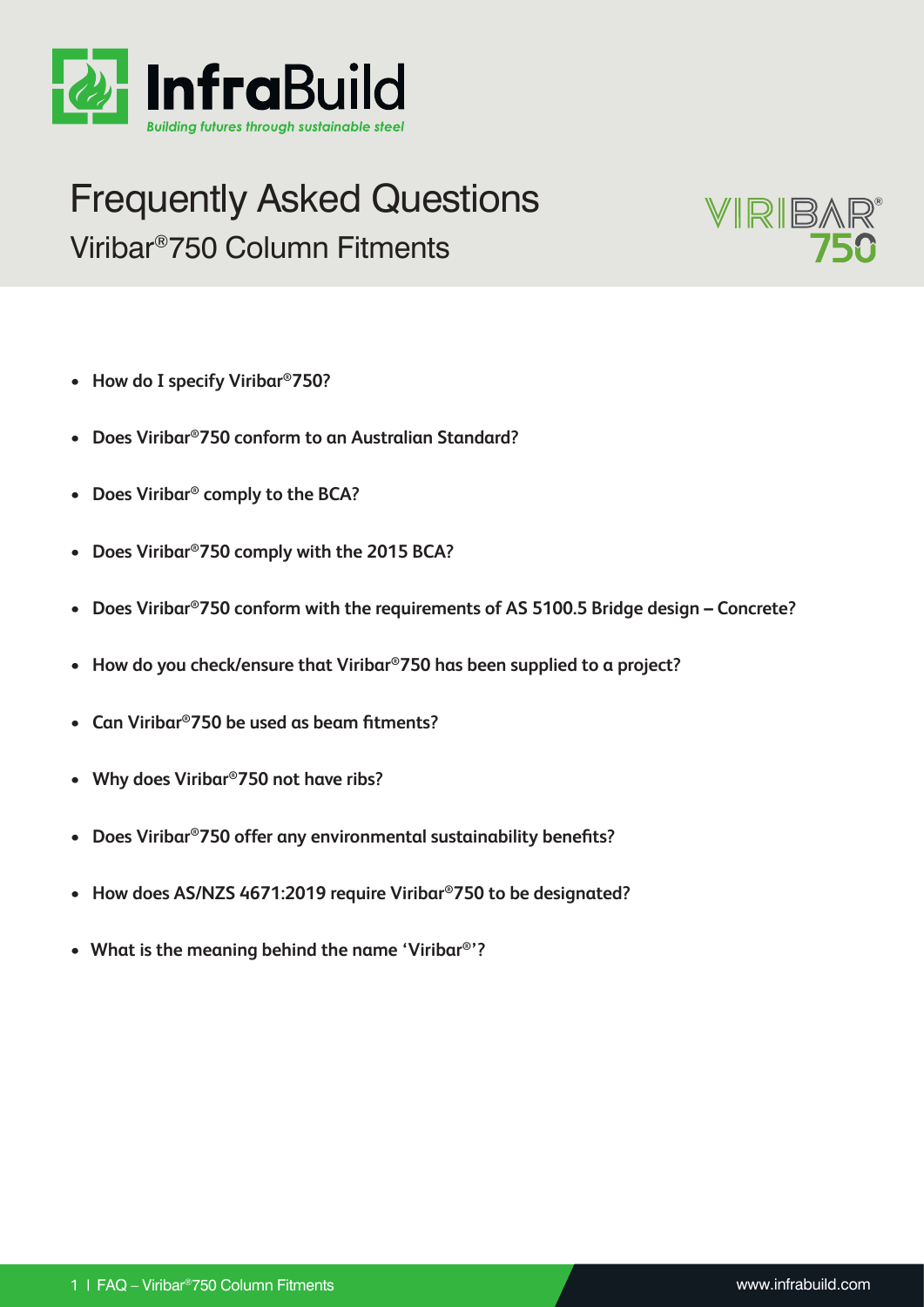



## <span id="page-1-0"></span>**• How do I specify Viribar®750?**

Specifying Viribar®750 requires two simple steps:

1. Add the following note to the General Notes Drawing:

Reinforcement:

Material is indicated by the following symbols:

- N Deformed Bar Grade 500 MPa (Normal Ductility)
- R Plain Round Bar 250 MPa
- V Viribar®750 Plain Round Bar Grade 750 MPa Normal Ductility
- W Plain Wire Grade 450 MPa
- SL Square Fabric Grade 500 MPa
- RL Rectangular Fabric Grade 500 MPa
- 2. Add the following table below the Column Schedule on the column drawing:

| Diameter of<br>500 MPa Fitment                                                                                            | <b>Alternative Viribar<sup>®</sup>750</b><br><b>MPa Fitment</b> |
|---------------------------------------------------------------------------------------------------------------------------|-----------------------------------------------------------------|
| N10                                                                                                                       | V8.2                                                            |
| N12                                                                                                                       | V9.8                                                            |
| N <sub>16</sub>                                                                                                           | V13                                                             |
| Viribar®750 plain round fitments may be used as an alternative to<br>500 MPa fitments in accordance with the table above. |                                                                 |

# [Return to question list](#page-0-0)

# <span id="page-1-1"></span>**• Does Viribar®750 conform to an Australian Standard?**

Yes, Viribar®750 has material properties that meet all the requirements of Australian Standard AS/NZS 4671:2019 *Steel for the reinforcement of concrete*, Strength grade 750 MPa and Ductility Class N. As Viribar®750 has a chemical composition which also meets the Standard, it is weldable to AS 1554.3. InfraBuild provide Certificates of Conformance to confirm that the Viribar®750 supplied meet the requirements of AS/NZS 4671:2019.

The Australian concrete design Standard AS 3600 *Concrete structures* allows the use of reinforcing steel up to 800 MPa for column fitments and up to 600 MPa for all other reinforcing elements. The specific reference in AS 3600 that allows the use of Viribar®750 is Clause 10.7.3.3 equation 10.7.3.3(2) where it states that the yield stress of the reinforcement used as a fitment can be up to 800 MPa.

### [Return to question list](#page-0-0)

# <span id="page-1-2"></span>**• Does Viribar®750 comply to the BCA?**

Yes, Viribar®750 conforms with the requirements of Australian Standard AS/NZS 4671:2019 *Steel for the reinforcement of concret*e, which is referenced by AS 3600 *Concrete structures*. Designs which are produced to AS 3600 are deemed-to-comply with the 2019 BCA.

## [Return to question list](#page-0-0)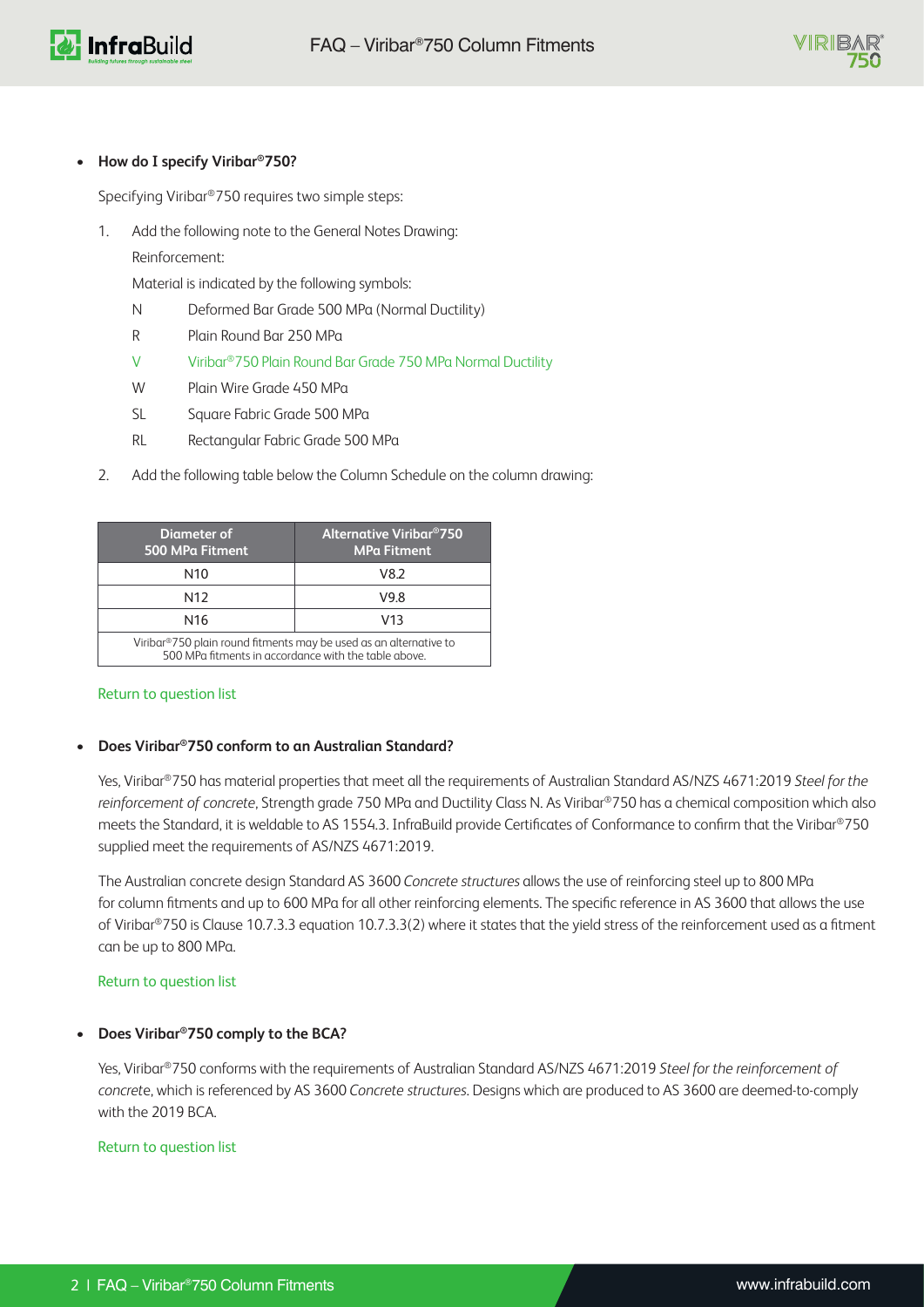

## **• Does Viribar®750 comply with the 2015 BCA?**

<span id="page-2-0"></span>Yes, it does, and this includes earlier editions of the BCA. However, designers will have to demonstrate compliance using the simple framework below because these editions of the Code were written prior to Viribar®750 being developed. The following framework can be used to justify compliance to the 2015 BCA (and to prior versions):

The BCA 2015 Clause 2.2 – Evidence of suitability states that evidence of material suitability may be in the form of a certificate from a professional engineer or other appropriately qualified person which:

(A) certifies that a material complies with the requirements of the BCA; and

(B) sets out the basis on which it is given and the extent to which relevant specifications, rules, codes of practice or other publications have been relied upon.

To satisfy requirement (A) a professional engineer will need to provide a certificate that the 750 MPa Ductility Class N material meets the performance criteria of the BCA on the basis of (B) set out below.

To satisfy requirement (B) the professional engineer would use the following:

- AS 3600:2009 (the primary reference in BCA 2015) Cl 10.7.3.3 and AS 3600:2018 Cl 10.7.3.3 both permit the use of 750 MPa fitments which conform to the requirements of AS/NZS 4671
- InfraBuild Reinforcing issues a Certificate of Conformity which confirms the Viribar®750 supplied meets all the requirements of AS/NZS 4671:2019, Grade 750 MPa, Ductility Class N
- AS 3600:2018 is a primary reference document in BCA 2019 which provides additional confidence in the suitability of the 750 MPa product for compliance with the performance criteria of the BCA 2015.

### [Return to question list](#page-0-0)

<span id="page-2-1"></span>**• Does Viribar®750 conform with the requirements of AS 5100.5** *Bridge design – Concrete***?**

No, the latest edition of AS5100.5 *Bridge Design – Concrete* limits the design of fitments to 500 MPa.

### [Return to question list](#page-0-0)

<span id="page-2-2"></span>**• How do you check/ensure that Viribar®750 has been supplied to a project?**

A rolled-in mark which is clearly visible and at regular intervals will identify both the size and the grade of the Viribar®750 fitment. Test Certificates which conform with the requirements of AS/NZS 4671:2019 that relate to the Viribar®750 supplied are available to confirm the properties meet the requirements of the Standard.

[Return to question list](#page-0-0)

### <span id="page-2-3"></span>**• Can Viribar®750 be used as beam fitments?**

Yes, however AS 3600 design models for beam fitments currently limits the design strength to 600 MPa. Given that Viribar® is currently only available in Grade 750 MPa its full capacity cannot be fully utilised when designed as a beam fitment. This limitation will need to be taken into account in the design.

[Return to question list](#page-0-0)

### <span id="page-2-4"></span>**• Why does Viribar®750 not have ribs?**

Viribar®750 was specifically produced for fitments and fitments do not require ribs to develop anchorage as this is provided by the hooks which wrap around the main bars.

[Return to question list](#page-0-0)